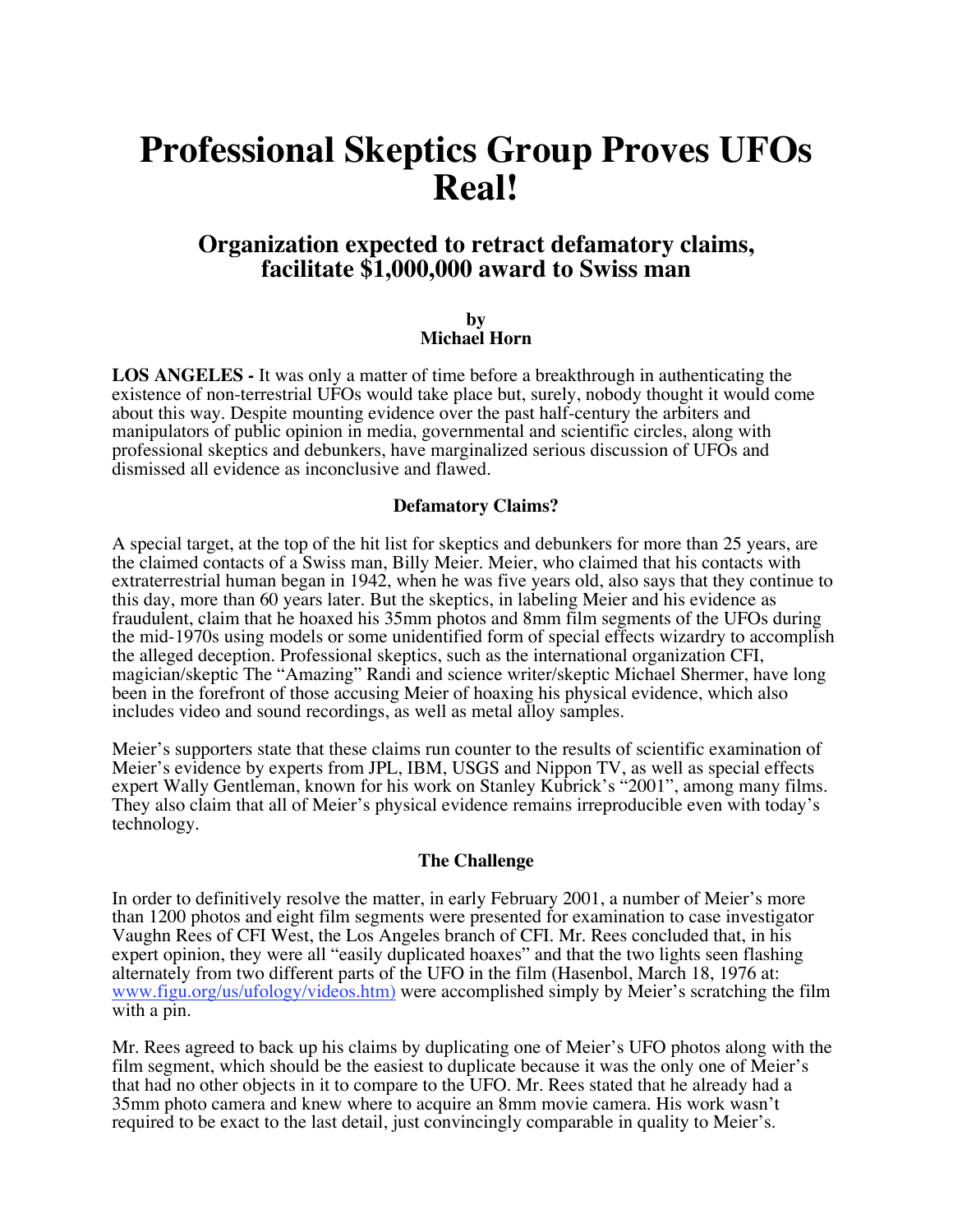Over the next two months Mr. Rees failed to submit anything to back up his claims and, in May of 2001, it was suggested that he could try using any high-tech equipment available to him, i.e. computers, special effects, Photo Shop, etc., to fulfill his commitment. It was also suggested that, if he wished to be sporting about it, he should use only one hand since Meier is a one-armed man.

#### **The Results**

Two years later, at a UFO conference in February of 2003, Mr. Rees was confronted about his failure to meet the challenge. He responded that he still didn't have access to a photo-processing lab, which Meier himself never had access to, having sent all of his films off to a local shop for developing. Mr. Rees was reminded that he could, and perhaps had already tried to, use any high-tech means at his disposal instead. In a comparable two-year period Mr. Meier had, with one hand, produced hundreds of photos, while the able-bodied, technology-savvy Mr. Rees had produced none.

Now, about three-years have passed and Mr. Rees has still failed to provide even one photo or film to back up his claims. In a three-year period of time Meier had taken nearly 1,000 photographs and, in about one year's time, he took at least one-half dozen of his 8mm films, and he did all of this using only one hand! A comparable number and quality of such types of films for an individual special effects person during the mid-1970s (and maybe any other time period) would be quite respectable, though an Internet search will reveal that no such cinematic accomplishments, professional or otherwise, exist.

This may be the first, and most important, time in history that skeptics have set out to disprove a presumed hoax and ended up proving its authenticity. And, in this case, what they proved is undoubtedly the factuality of the most important event in human history, the existence of, and contact with, extraterrestrials.

#### **What Integrity Demands**

The professional skeptics of the Meier case have concocted all sorts of fanciful notions and theories as to how he hoaxed the evidence. But when challenged to prove their claims they repeatedly replied that it was not their job to attempt to duplicate the evidence, although conducting themselves according to the scientific method would require it. Their time for freely, and irresponsibly, attacking Meier ran out when Mr. Rees and CFI West utterly and completely failed to meet the challenge they had finally accepted. In so doing, they effectively proved Meier's UFOs real and their own claims unsubstantiated and defamatory.

Unequivocal public retractions and apologies are now due Meier from CFI West, Vaughn Rees, Randi, Michael Shermer, etc. They have indulged in character assassination, slander and libel, and the sloppiest, least scientific thinking imaginable. It is now absolutely incumbent upon any and all of the skeptics who have offered money for proof of "paranormal" phenomenon, to offer it to Meier and his non-profit organization in Switzerland, FIGU. Specifically, the offer by Randi of \$1,000,000 for proof of a paranormal ability has been more than satisfied and must be paid.

Integrity demands that they now live up to their word. There can be absolutely no argument, dispute or doubt now, especially considering the abysmal, failed attempts by the skeptical accusers themselves, with any tools at their disposal, to debunk, let alone duplicate, Meier's stunning proof. Now it's time to recognize that the most important event in human history has occurred and to discover what meaning it holds for us.

#### **Addendum**

While the skeptics have offered an unexpected contribution to authenticating what have come to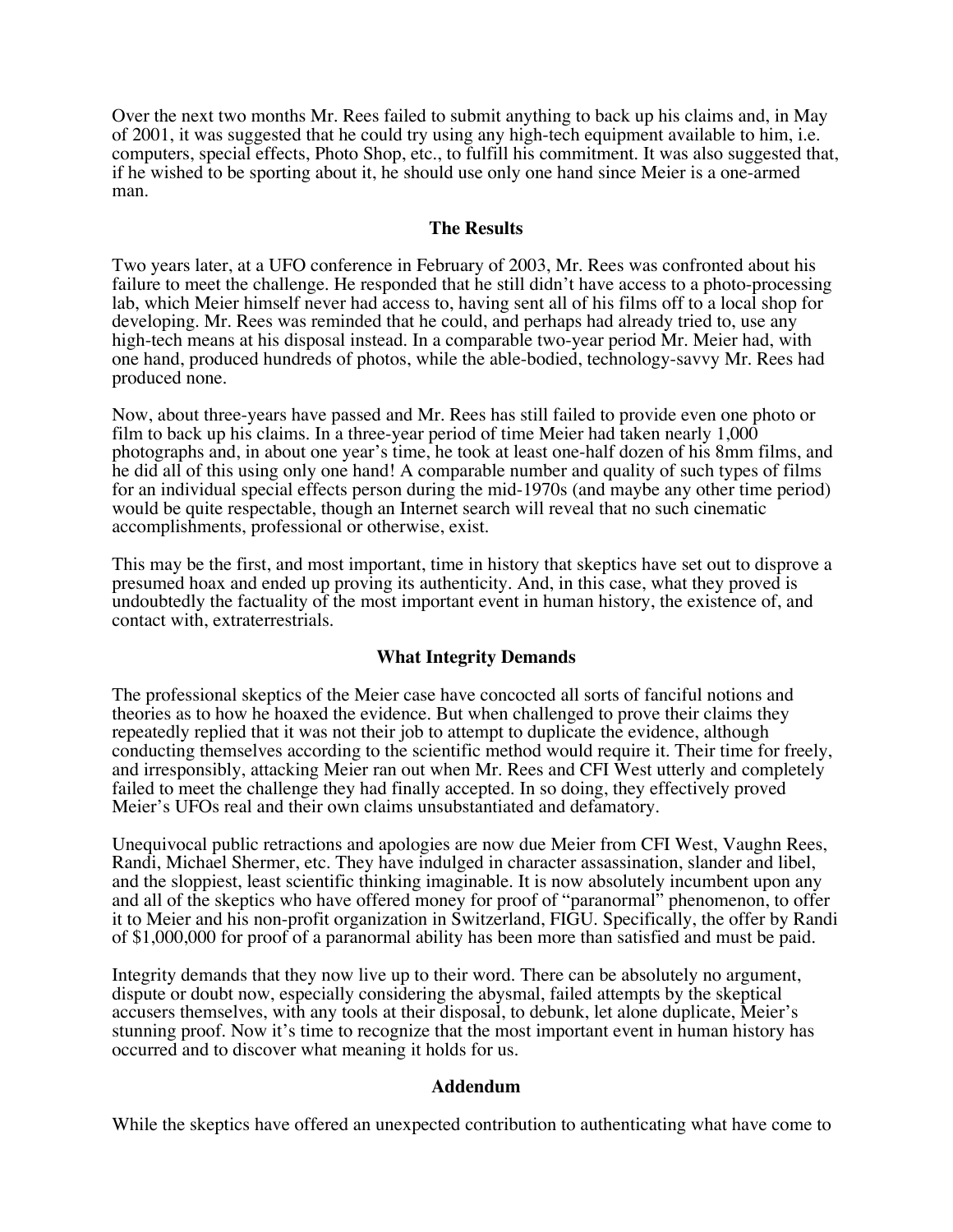be known as the Meier Contacts, it's really only the tip of a very deep and solid iceberg of irrefutable proof far beyond a reasonable doubt.

#### **Noted Astronomer Corroborates Additional Evidence**

In April of 2003, Dr. Joseph Veverka, Chairman of the Astronomy Department at Cornell University, was presented with documentation of specific information on Jupiter, its rings and its moons, published by Meier in October, 1978, five months before the Voyager probe photographed and relayed the information back to Earth. When shown the evidence that Meier described the moon Io as being the most volcanically active body in the solar system, prior to the first official knowledge of it in March of 1979, Dr. Veverka was direct and candid, "If he said that 3-5 months before, then all that I can say is that he's right."

Meier also documented the fact that Jupiter had rings; described the chemical composition of the planet's surface, the coloration of it's moons, Io's smooth surface and Europa being encrusted in ice. But far more amazingly, Meier accurately described both the composition and the source of Jupiter's rings 20 years before scientists from Cornell announced their findings, in 1998!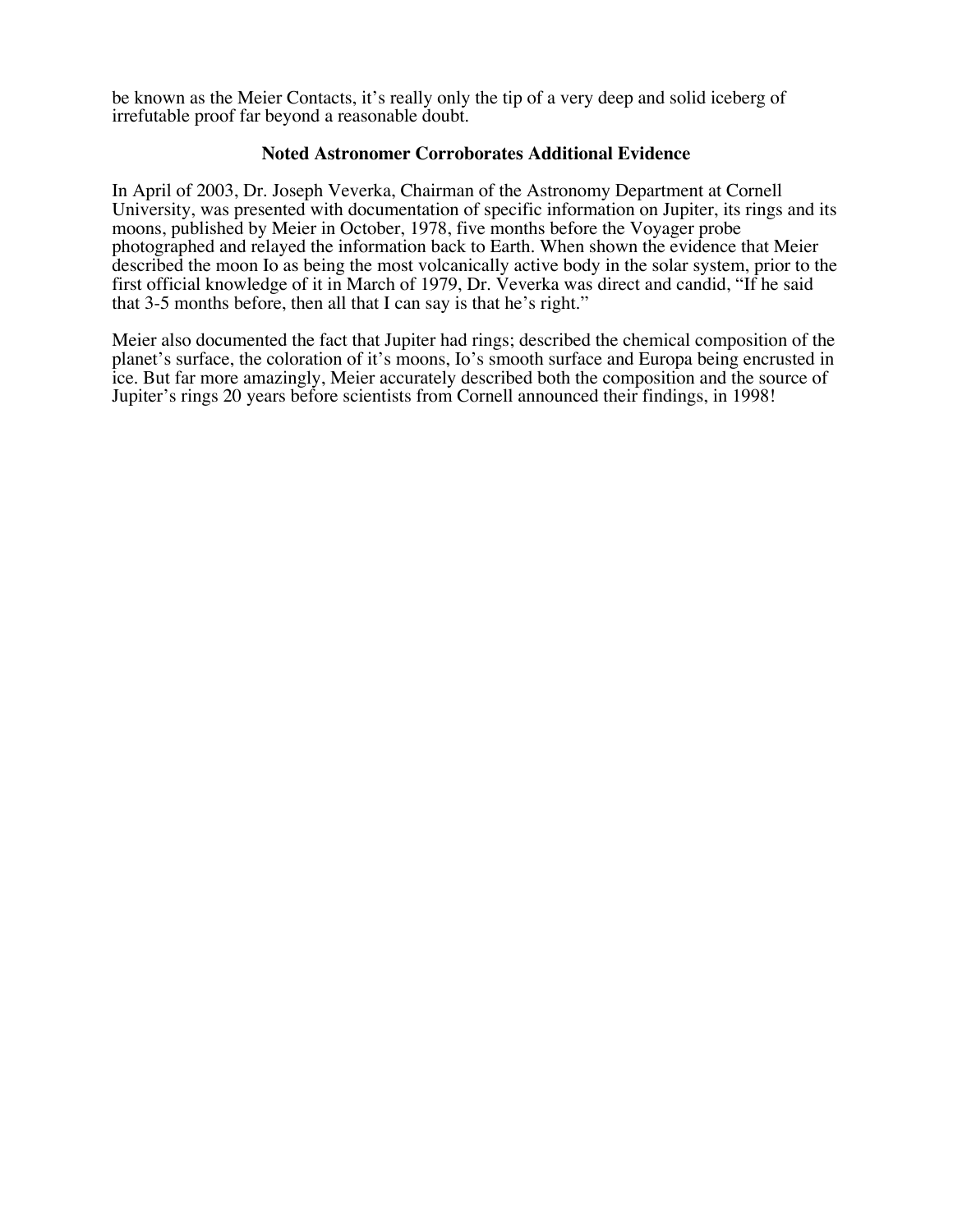### **Prophetically Accurate Information**

In February of 1995, Meier published a lengthy document of enormous complexity in which he foretold the likelihood of certain specific future events. In September 2001, portions of that information were included in the book "And Yet They Fly!" written by Guido Moosbrugger, an Austrian former schoolteacher and principle acquainted with Meier for about 25 years.

The following seven items, foretold on pages 347 and 348 of "And Yet They Fly!" have recently occurred and virtually in the sequence Meier foretold:

1. The strike or attack by the US and its president (Iraq). Meier even used the word "stun" when he said the strike would "...stun the entire world..." "Stun" is a synonym for the term "shock" used by the US as in "shock and awe".

2. Meier correctly predicted the following upsurge in unrest and violence from Islamic fundamentalists.

3. Meier foretold the spread of AIDS, which has indeed become very widespread.

4. Mad Cow Disease has since spread to other animals and humans as Meier also predicted.

5. Meier said that a new disease and epidemic would then appear and SARS did just that.

6. His warning regarding a renewed threat of chemical warfare is more in the news than ever.

7. Meier specifically warned of the possibility of an accident, one that he said could be avoided, however, at the nuclear power plant near Lyon, France. The emergency scenario, and the timely shut down of that exact plant, occurred on August 12, 2003.

Now, in case the astronomically high odds against any kind of coincidences or lucky guesses aren't apparent, consider that Meier identified the following eight years in advance:

1. The exact country and leader (out of hundreds) that would launch a stunning attack and a synonym for the term actually used by that country's leader (impossible to calculate).

2. The exact religious group (out of thousands) that would respond with their own attacks.

3. The exact disease (out of thousands) that would spread widely among humans.

4. The exact animal disease (out of thousands) that would spread to other animals and humans.

5. The sudden appearance of a new disease and epidemic.

6. The exact kind of weapons and warfare that would cause renewed threats.

7. The exact location (out of 436) and type of facility (out of several) that would have a nearaccident.

If this doesn't qualify as a genuine demonstration of psychic or paranormal abilities nothing does. And it far exceeds any reasonable requirements to garner the financial award promised for such a demonstration, though that never has been the purpose of Meier's mission. It is only fitting, however, that those who have long accused him of being a hoaxer out for non-existent, and unproven, financial gain, should now have the opportunity to reward him, not only for his abilities, but also for suffering the fools and their defamation for so long.

For those who may be unaware, in addition to character assassination, Meier has survived 19 (documented) actual assassination attempts.

#### **The Sound Recordings**

Finally, the skeptics (and others who've actually tried) have also been unable to reproduce the sound recordings Meier made of a UFO, using only a cassette tape recorder, in an open field in front of 15 witnesses. There are 32 simultaneous frequencies occurring, 24 in the audible and eight in the inaudible range. To date, they remain irreproducible even with state-of-the-art synthesizers, let alone with cassette machines outdoors.

You can hear, and download, a three-minute sample of the sounds at: and experiment with them yourself. You will also find more documentation on the Meier Contacts at this website: